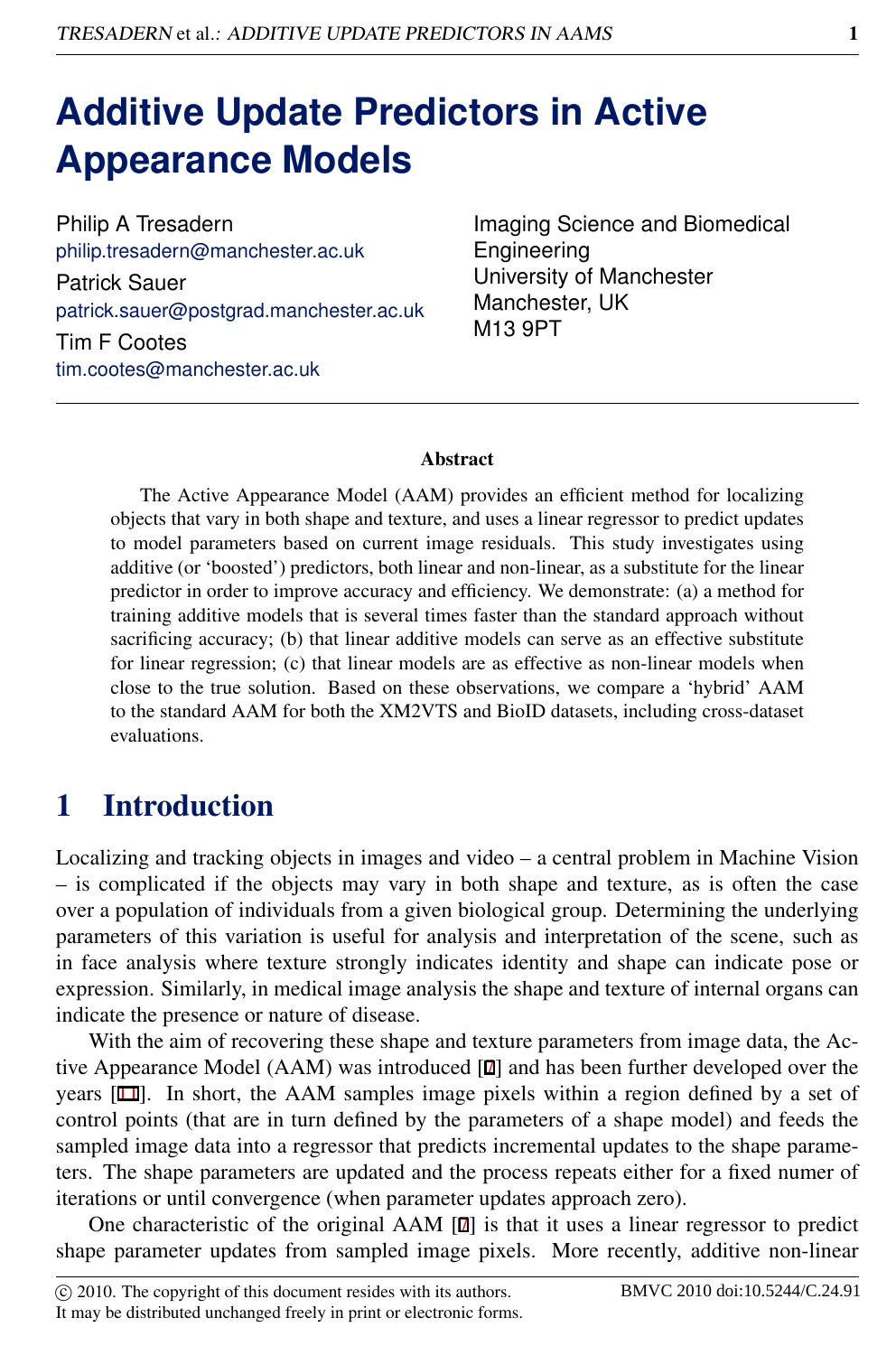predictors – strong learners expressed as a weighted sum of weak learners that are trained via greedy function approximation  $[10]$  – have shown better performance  $[21, 28]$ . The learning process needed to build an additive model, however, is notoriously slow and has parameters (particularly 'shrinkage') that are tricky to determine. This paper investigates the properties of additive models in AAMs and makes the following contributions:

- A method that pools weak learners when training an additive ensemble, resulting in significantly faster training;
- A comparison between methods of estimating the linear predictor, including an additive approach that identifies useful image features;
- Assessment of a 'hybrid' model fitting approach that uses non-linear additive models for robustness to local minima and linear additive models for accuracy when close to the true solution.

#### 1.1 Related Work

The texture model used in an AAM has its origins in the 'Eigenfaces' recognition system [23] that parameterized faces images by their projections in a linear subspace [15]. A 'Point Distribution Model' [5] parameterized shape in a similar way. The Active Appearance Model [7] then presented an efficient method that used a linear predictor to update shape and texture parameters until they reached a local optimum.

Originally, the linear predictor was learned by directly solving a linear system of equations [7]. This was later replaced by a more efficient system that used a Gauss-Newton update step [3]. Unlike the AAM which predicts both shape and texture (collectively known as 'appearance') at each iteration, the 'Project Out' [18] (or 'Shape AAM' [6]) method predicts only shape parameters and is therefore more efficient. Inverse compositional alignment [1, 18] is even more efficient whereas non-linear predictors can also be effective [21, 28]. Coarse-to-fine model fitting has long been encouraged via an image pyramid [7, 14] and using a hierarchy of training data can also improve performance [22].

The limitations of representing shape by its projection onto a linear subspace are evident when large variation is present in the training set (*e.g*. due to rigid head motion) where the flexibility needed by the model to represent the training variation also permits non-valid shapes. Methods such as mixture models [2, 4], non-linear manifolds [20] and combined 2D+3D models [19] make the model more specific where needed.

Describing texture by its projection onto a linear subspace mixes variation due to identity, expression and lighting. Though we can separate these modes of variation out with postprocessing [9], multilinear models do a better job implicitly [16]. Discriminative methods can be trained to recognize good matches  $[17]$  or the better of two matches  $[26]$ .

### 2 Active Appearance Models

The 'vanilla' AAM assumes a linear subspace model for both shape, x, and texture, g, in a normalized model frame such that:

$$
\mathbf{x} = \bar{\mathbf{x}} + \mathbf{P}_s \mathbf{b} \qquad \text{and} \qquad \mathbf{g} = \bar{\mathbf{g}} + \mathbf{P}_g \mathbf{q} \tag{1}
$$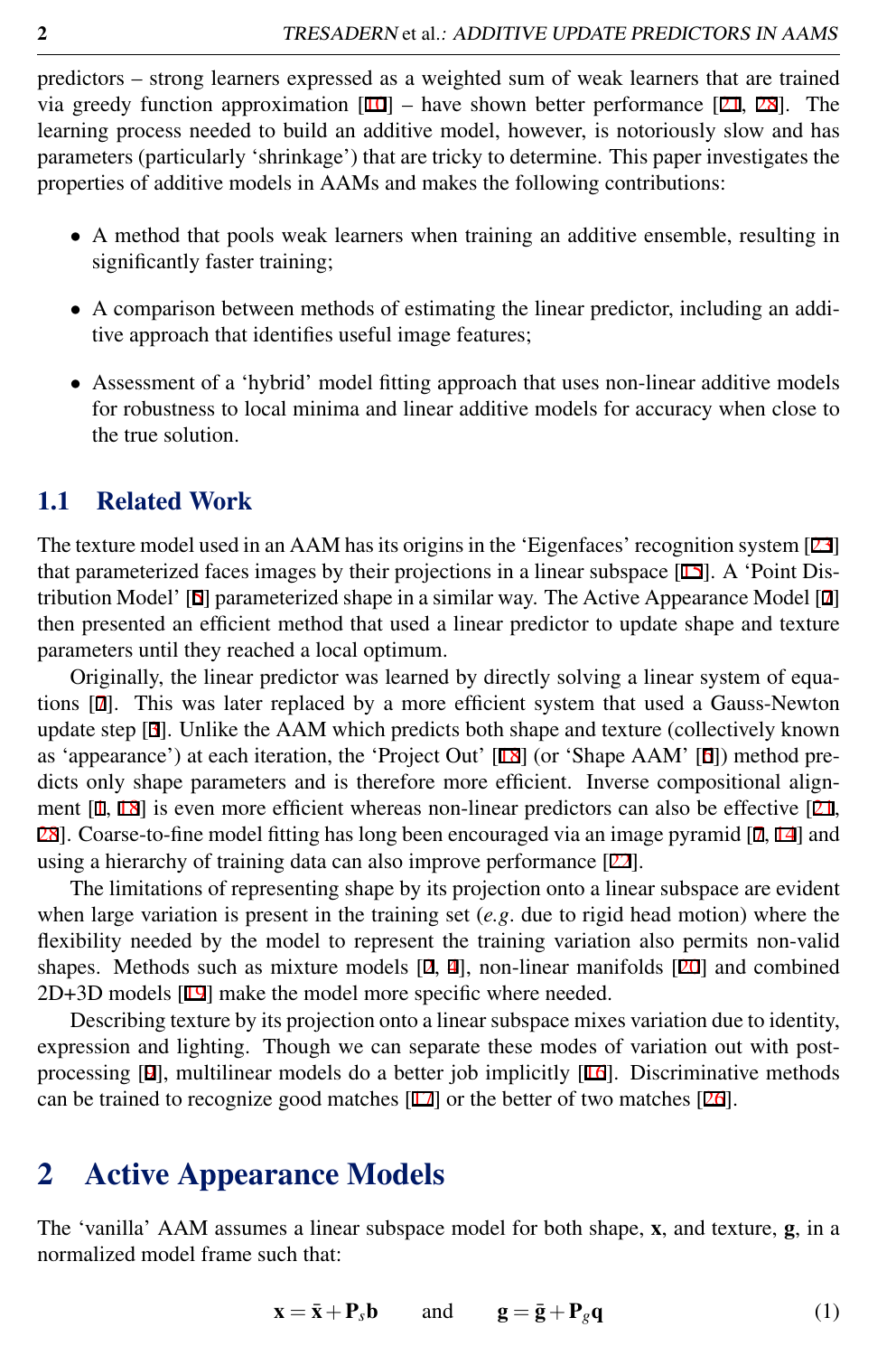where  $\mathbf{x} = (x_1, y_1, \dots, x_p, y_p)^T$  is the vector of *P* landmark point positions that is characterized by a mean shape,  $\bar{x}$ , plus modes of variation that are defined by the *B* columns of  $P_s$ and weighted by coefficients b; this normalized shape is then transferred to the image frame via a similarity transformation,  $T_s(\mathbf{x}; \theta_s)$  where  $\theta_s$  are parameters that correspond to scale, orientation and translation.

Similarly, g is the normalized vector of *G* 'shape-free' greyscale pixel values that are defined by a mean,  $\bar{g}$ , and modes of variation  $P_g$  with coefficients q; global illumination effects are then applied via a 1D affine transformation,  $T_g(\mathbf{g}; \theta_g)$  where  $\theta_g$  are parameters corresponding to brightness and contrast. The modes of variation,  $P_s$  and  $P_g$ , correspond to the eigenvectors of a training set and are estimated via Principal Component Analysis.

In the original implementation [7], shape and texture parameters were coupled into a single 'appearance' parameter vector. For the purposes of this work, however, we follow the more efficient 'Project Out' [18] (or 'Shape AAM' [6]) method. Given values for the shape parameters,  $\mathbf{p} = \{\mathbf{b}, \theta_{s}\}\)$ , we compute the shape in the image frame and warp the image data (via a piecewise affine transform) back to the 'shape-free' texture frame. There we compute an image residual with respect to current texture parameters that we use to predict and apply incremental parameter updates (*e.g*. via gradient descent) until some error measure (*e.g*. sum of squared difference) reaches a local minimum.

#### 2.1 Computing Model Parameter Updates

Matching the model parameters to the image via off-the-shelf optimizers such as gradient descent is computationally expensive since the gradient (and sometimes Hessian) must be computed at each iteration. However, it can be shown that the relationship between the parameter residuals,  $\delta b$ , and measurement residuals,  $\delta g$ , is approximately linear when close to the true solution such that:

$$
\delta \mathbf{b} = \mathbf{R} \cdot \delta \mathbf{g} \tag{2}
$$

where R is a matrix of regression coefficients that is estimated from a set of *N* labelled training examples  $\{\delta \mathbf{b}_i\}$  and  $\{\delta \mathbf{g}_i\}$ . These examples are generated by fitting the shape model to images with known landmark locations, applying a perturbation  $\delta$ **b** to the optimal parameters and computing the resulting image residual,  $\delta$ **g**.

Originally [7], R was estimated directly by stacking training examples into matrices:

 $\mathbf{B} = \begin{bmatrix} \delta \mathbf{b}_1 & \delta \mathbf{b}_2 & \cdots & \delta \mathbf{b}_N \end{bmatrix}$ and  $\mathbf{G} = \begin{bmatrix} \delta \mathbf{g}_1 & \delta \mathbf{g}_2 & \cdots & \delta \mathbf{g}_N \end{bmatrix}$  $(3)$ 

and solving the linear equations:

$$
\mathbf{B} = \mathbf{R}\mathbf{G} \qquad \Rightarrow \qquad \mathbf{R} = \mathbf{B}\mathbf{G}^T (\mathbf{G}\mathbf{G}^T)^{-1} . \tag{4}
$$

This, however, means inverting the  $G \times G$  matrix,  $GG<sup>T</sup>$ , which is computationally demanding. Principal Component Regression [12] solves this problem by projecting the residual images onto a lower dimensional subspace before solving the linear system [13], thus also regularizing the solution if it is not well constrained (*e.g*. when *N* < *G*). Canonical Correlation Analysis projects the images onto directions of maximal covariance between the residuals and parameter updates [8], in contrast to Principal Component Analysis that ignores the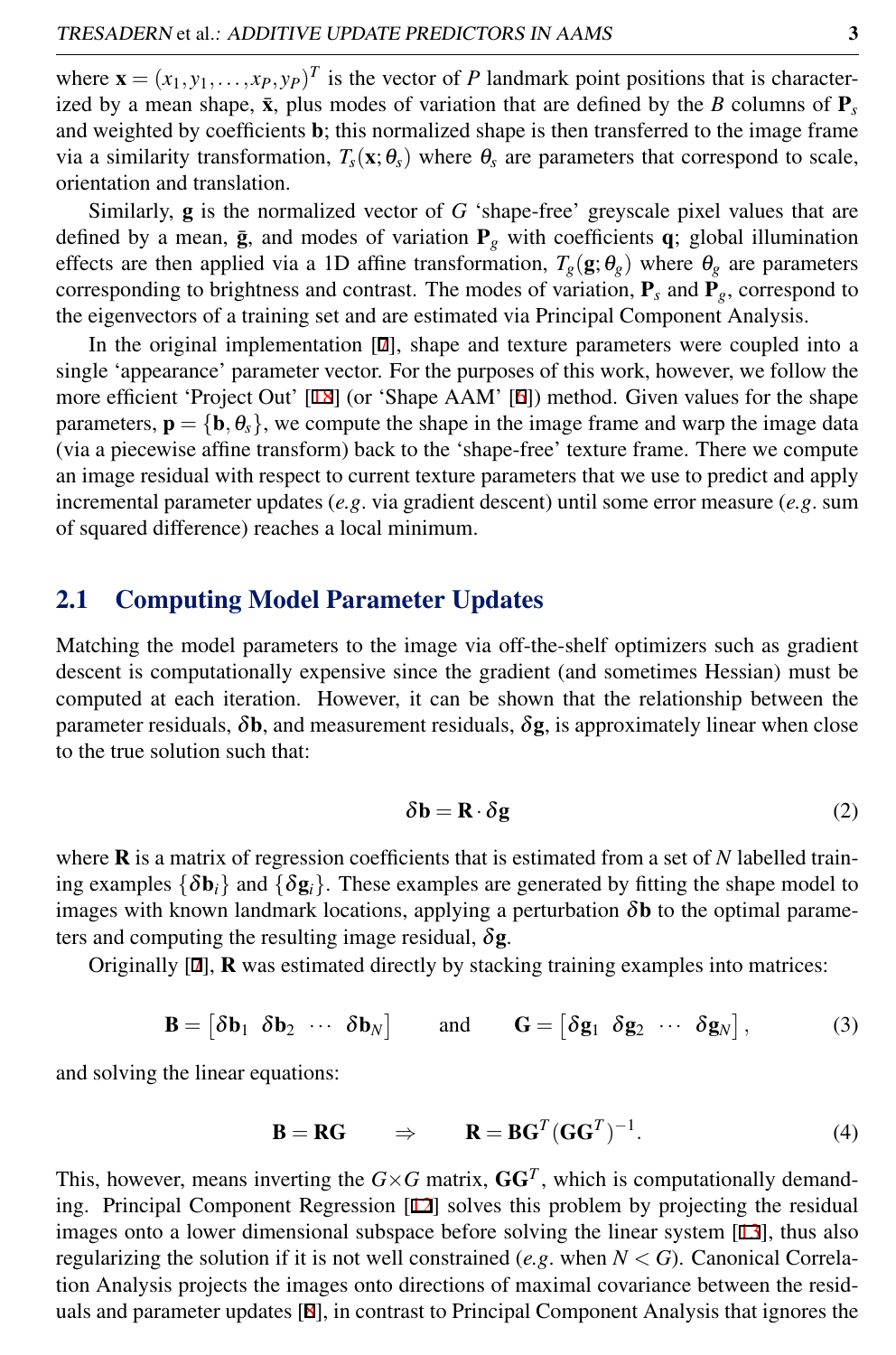variables we aim to predict. The most popular alternative [3], however, was proposed based on the Gauss-Newton approximation:

$$
\delta \mathbf{g} \approx \frac{\partial \mathbf{g}}{\partial \mathbf{b}} \cdot \delta \mathbf{b} \qquad \Rightarrow \qquad \delta \mathbf{b} \approx (\mathbf{J}^T \mathbf{J})^{-1} \mathbf{J}^T \delta \mathbf{g} \tag{5}
$$

where we have used the shorthand

$$
\mathbf{J} = \frac{\partial \mathbf{g}}{\partial \mathbf{b}} \tag{6}
$$

to denote the  $G \times B$  Jacobian. A weighted average, **J**, is computed via finite differencing over the training set and inverting the  $B \times B$  matrix,  $J^T J$ , is simple since  $B \ll G$ . Despite its theoretical basis, however, this approximation is a poor substitute for  **and does not** generalize well; its use is limited to tracking one person for whom the model was trained.

More recent studies have investigated non-linear (rather than linear) predictors for updating parameters. Examples include the Relevance Vector Machine for rigid object tracking  $[25]$  and additive piecewise constant functions applied to AAM fitting  $[21]$ . In this study, we further examine the additive model approach to predicting parameter updates.

### <span id="page-3-1"></span>3 Additive Models for Parameter Updates

Predicting parameter updates from sampled image data has recently been demonstrated [21, 28] using additive models (often referred to as boosted regressors) of the form

$$
\delta \mathbf{b} = \sum_{m=1}^{M} \lambda \mathbf{f}_m(h_m(\mathbf{g})) \tag{7}
$$

where:  $h_m()$  computes a scalar feature of the sampled image data, g; the *weak learner*,  $\mathbf{f}_m()$ , uses  $h_m$  to predict each of the parameter updates; and  $0 \leq \lambda \leq 1$  is a 'shrinkage' parameter that scales each weak learner's contribution to the final output  $[10]$ . Note that it is common to predict parameter updates from the sampled image data, g, rather than image residual, δg.

In this study, we use Haar-like features due to their efficient computation from the integral image [24]. Possible choices for the class of weak learner include piecewise constant [21] and piecewise linear [27] functions. It is also not uncommon for  $f_m$  () to predict each parameter,  $b_j$ , independently via a scalar function,  $f_{mj}()$ .

When training a weak learner (Algorithm  $1$ ), finding the best feature-function pair is computationally expensive because the number of possible Haar-like features is very large.

#### <span id="page-3-0"></span>Algorithm 1 Algorithm for training a weak learner.

- 1. Initialize residual for all training examples, *i*:  $\mathbf{r}_i = \delta \mathbf{b}_i$
- 2. For  $m = 1...M$  'rounds' of boosting:
	- (a) Find feature-function pair that best predicts current residuals:  $(\mathbf{f}_m, h_m) = \arg \max_{\mathbf{f},h} \sum_i [\mathbf{r}_i - \mathbf{f}(h(\mathbf{g}))]^2$
	- (b) Add feature-function pair to ensemble and update residuals:  $\mathbf{r}_i - \lambda \mathbf{f}_m(h_m(\mathbf{g})) \rightarrow \mathbf{r}_i$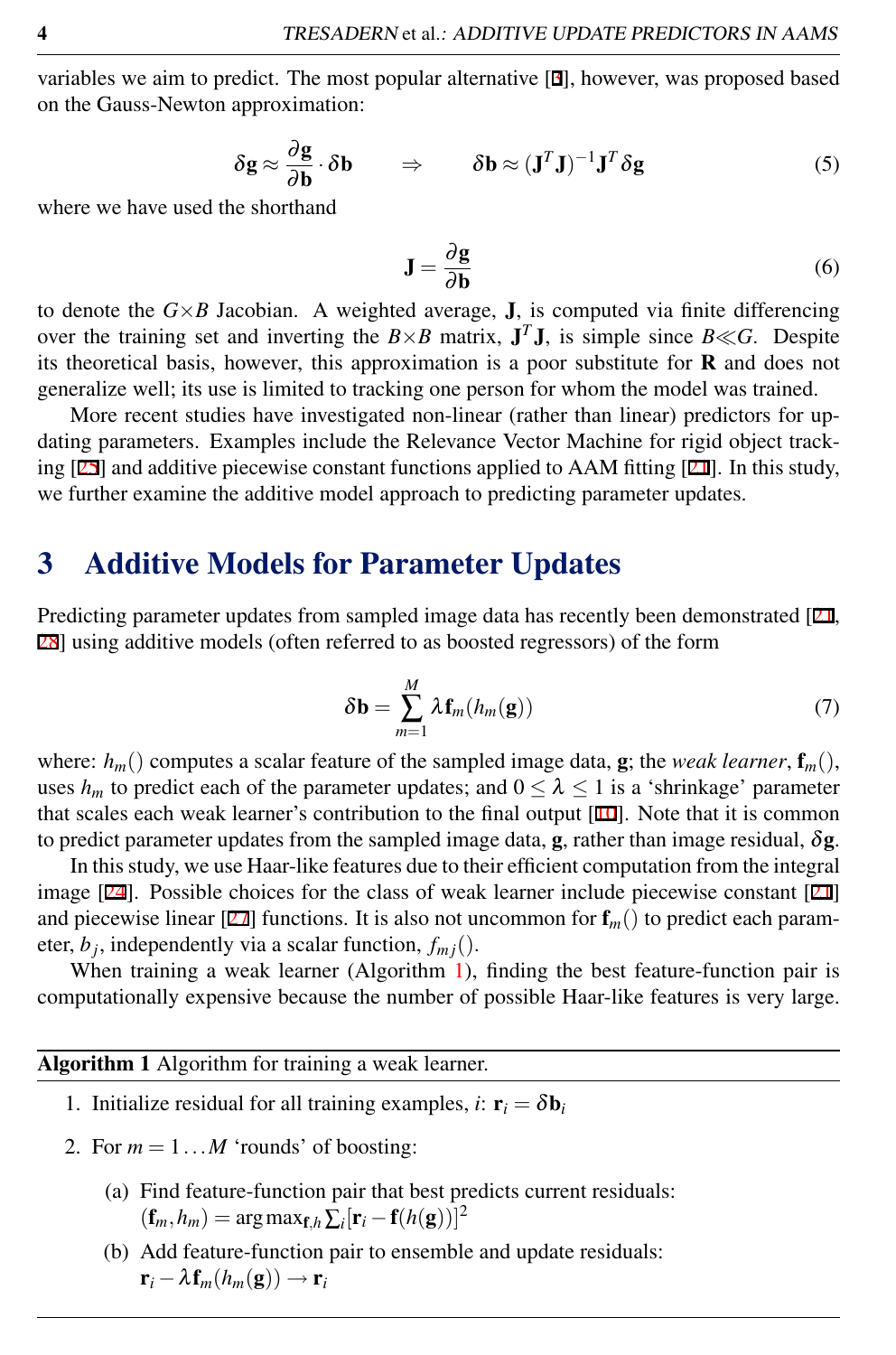However, if we use a class of weak learners that can be fitted to the data quickly (*e.g*. piecewise constant) the search becomes more practical, albeit very slow. In the following, we show how to make this process faster and how it may relate to the standard linear approach.

#### 3.1 Pooling Weak Learners

If a small number of weak learners happen to predict the training data particularly well, the strong learner will overfit and not generalize well to new data. To avoid this, the accepted practice is to use a large ensemble of diverse learners with a small shrinkage parameter  $(e.g. \lambda \approx 0.05)$  to prevent any one learner from dominating [10]. However, this approach has two considerable drawbacks:

- Although Haar-like features and primitive functions can be evaluated quickly, the large numbers involved mean it is not uncommon for the learning process to take hours or even days [28]. Deliberately increasing the number of weak learners, *M*, results in even longer training times.
- Estimating the optimal value of  $\lambda$  is not trivial too high a value results in overfitting, too low a value results in systematically underestimating the output – and systems do tend to be sensitive to its value. A stopping criterion based on increasing validation error makes the training process more complex and reduces efficiency. As a result,  $\lambda$ and *M* are usually selected empirically and are often suboptimal.

Based on these observations, we made two hypotheses: (a) a large and diverse ensemble is required to provide some immunity to overfitting; (b) if  $\lambda$  is small, the residual is reduced by a small amount at each round such that successive weak learners are likely to be highly correlated. We propose to retain these properties while improving efficiency by adding the best  $K > 1$  learners, appropriately weighted (*e.g.* with weight  $1/K$ ), at each of the *M* rounds:

$$
\delta \mathbf{b} = \sum_{m=1}^{M} \frac{\lambda}{K} \sum_{k=1}^{K} \mathbf{f}_{m,k}(h_{m,k}(\mathbf{g})).
$$
\n(8)

As a result, the number of rounds of boosting, *M*, that are required for an ensemble of equal size is reduced by a factor of *K*. Unlike repeating a round of boosting *K* times, however, maintaining a list of the *K* best learners at each round imposes almost no extra computational cost. Inevitably, this approximation incurs a penalty in accuracy compared to the standard approach; one aim of this work was to find ways to maintain efficiency while minimizing the loss of accuracy.

### 3.2 Linear Additive Models with Haar-Like Features

Armed with an efficient training scheme for additive learners, we now consider what happens if the weak learners are themselves linear. Specifically, since Haar-like features are linear transformations of the image, the resulting strong learner is also linear and therefore equivalent to a regression matrix,  $\bf{R}$ . For large image samples, the additive model may be faster to evaluate than the linear regressor whereas an additive model with many weak learners may be evaluated more efficiently using the equivalent linear model for small image samples. To compare performance of the linear predictor when estimated in different ways, we conducted an experiment that not only measured error for different methods but also compared their equivalent basis images for further insight into their differences.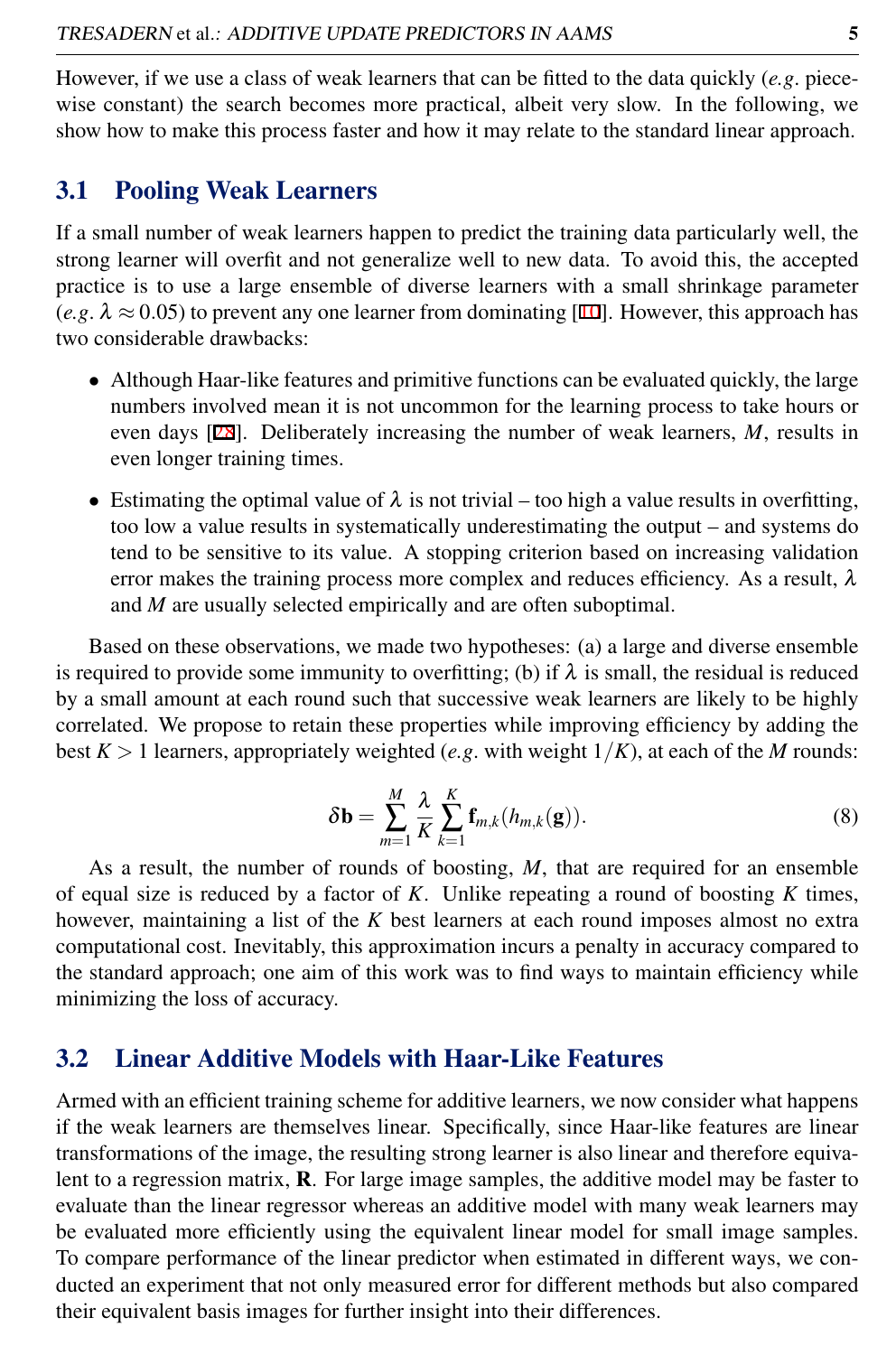#### 3.3 Linear vs. Non-Linear Regression

When far from the optimal solution, the Taylor series approximation begins to break down and a linear update relationship no longer holds. Recent studies have therefore replaced the linear regressor,  $\delta \mathbf{b} = \mathbf{R} \cdot \delta \mathbf{g}$ , with a non-linear one,  $\delta \mathbf{b} = \mathbf{f}(\delta \mathbf{g})$ , such as an additive piecewise constant function [21] or a Relevance Vector Machine [25]. Since a non-linear regressor is better equipped to cope with these situations, it should perform better than a linear predictor. Given that other studies have noted the strong performance of well-trained linear models compared to non-linear ones [22], we invesigated this expectation by comparing a non-linear with several linear methods over a range of initial displacements.

### 4 Results

In the following experiments, we trained and tested on the publicly available XM2VTS dataset (and the BioID dataset in some cases). Training data for the XM2VTS model consisted of two samples, randomly perturbed from ground truth parameter values, for each of the images corresponding to subjects 000-163 from the first session (588 images in total); testing data consisted of 25 samples for each of the images corresponding to subjects 164-371 from the first session (7400 in total).

#### 4.1 Pooling Weak Learners

This first experiment compared additive models that build a strong predictor  $K = 1$  weak learner at a time over *M* rounds against those that add  $K > 1$  weak learners at each round, using the non-linear piecewise constant function as our weak learner. Keeping the total number of weak learners fixed at  $M \times K = 100$ , we computed the test error for values of  $\lambda$  around the optimum (determined by trial and error) for three cases:  $1 \times 100$ ,  $10 \times 10$  and  $100\times1$ . Two more cases were tested, also with  $M = 10$  rounds but with  $K = 20$  and  $K = 100$ .

When varying *K* with  $M \times K = 100$ , our results (Figure [1\)](#page-5-0) show that error was lowest for  $K = 1$  (the standard case). Higher values such as  $K = 10$  did not increase error substantially even though they required a fraction of the time to train. Increasing *K* beyond some point,



<span id="page-5-0"></span>Figure 1: Error with respect to shrinkage for different (*M*×*K*) cases. Increasing *M* improves performance but at additional cost during training; increasing *K* for a fixed *M* also improves performance at a smaller additional cost during testing.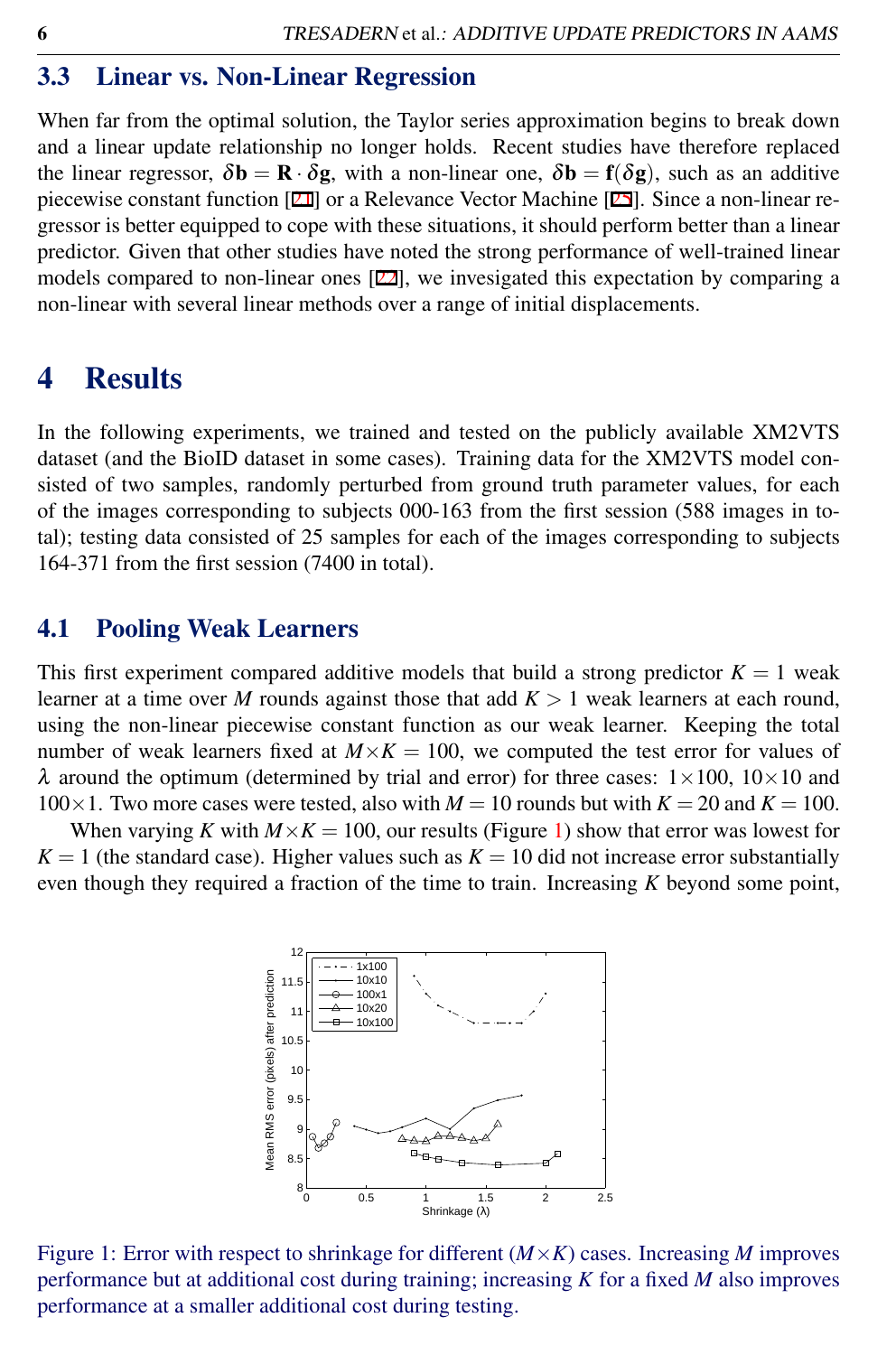however, increased errors significantly – in particular, the errors for  $K = 100$  suggest that multiple rounds of boosting are important. When varying *K* with a fixed  $M = 10$  (such that training time is largely unchanged), errors were even lower than those achieved for the  $100\times1$  case yet required far less time to train. Pooling learners also appears to be less sensitive to the exact value of  $\lambda$  and using  $\lambda = 1$  for  $K > 1$  often gives good results. Some examples also show the difficulty in finding an 'optimal' value for  $\lambda$  (*e.g.* 10×20 has two local minima).

During testing, a basic AAM with  $M \times K = 100$  learners required around 0.2 milliseconds for two iterations; with  $M \times K = 1000$  this increased to 1.1 milliseconds. If a linear weak learner is used, however, the equivalent linear predictor may be used thus placing an upper bound on the time required for testing. An future study will investigate methods of postprocessing the 'shortlist' at each round to remove highly correlated features from the pool.

The significance of these result lies not in an improvement in accuracy but in the speed at which accurate models can be trained compared with the one-at-a-time approach. Training time is roughly proportional to the number of rounds of boosting, *M*, which pooling reduces significantly without compromising accuracy. As a result, models can be built and tested in a fraction of the time previously required. With this modification, it is also considerably easier (and quicker) to find a sensible value of  $K$  and  $\lambda$ .

#### 4.2 Linear Additive Models with Haar-Like Features

Since an additive model can be used to approximate the linear regression matrix,  $\bf{R}$ , it is useful to determine what effect (if any) this has on performance. Therefore, we compared the performance of a linear predictor where  $\bf{R}$  was estimated using three different methods: the Gauss-Newton approximation [3]; Principal Component Regression [12, 13] where training images were first projected onto a subspace that captured 80% of the original variance; and an additive model with 100 linear weak learners.

A comparison of error between the methods (Figure [2\)](#page-6-0) revealed little difference between Principal Component Regression (*lin\_pcr*) and the linear additive model (*boost\_lin*).

<span id="page-6-0"></span>

Figure 2: (a) Error distributions before prediction (*init*) and following two iterations of prediction with three methods: Gauss-Newton approximation (*lin\_jac*), Principal Component Regression (*lin\_pcr*), linear additive model with Haar-like features (*boost\_lin*); (b) Equivalent basis images for the same three methods, corresponding to (from left) scale, orientation, *x* translation and *y* translation.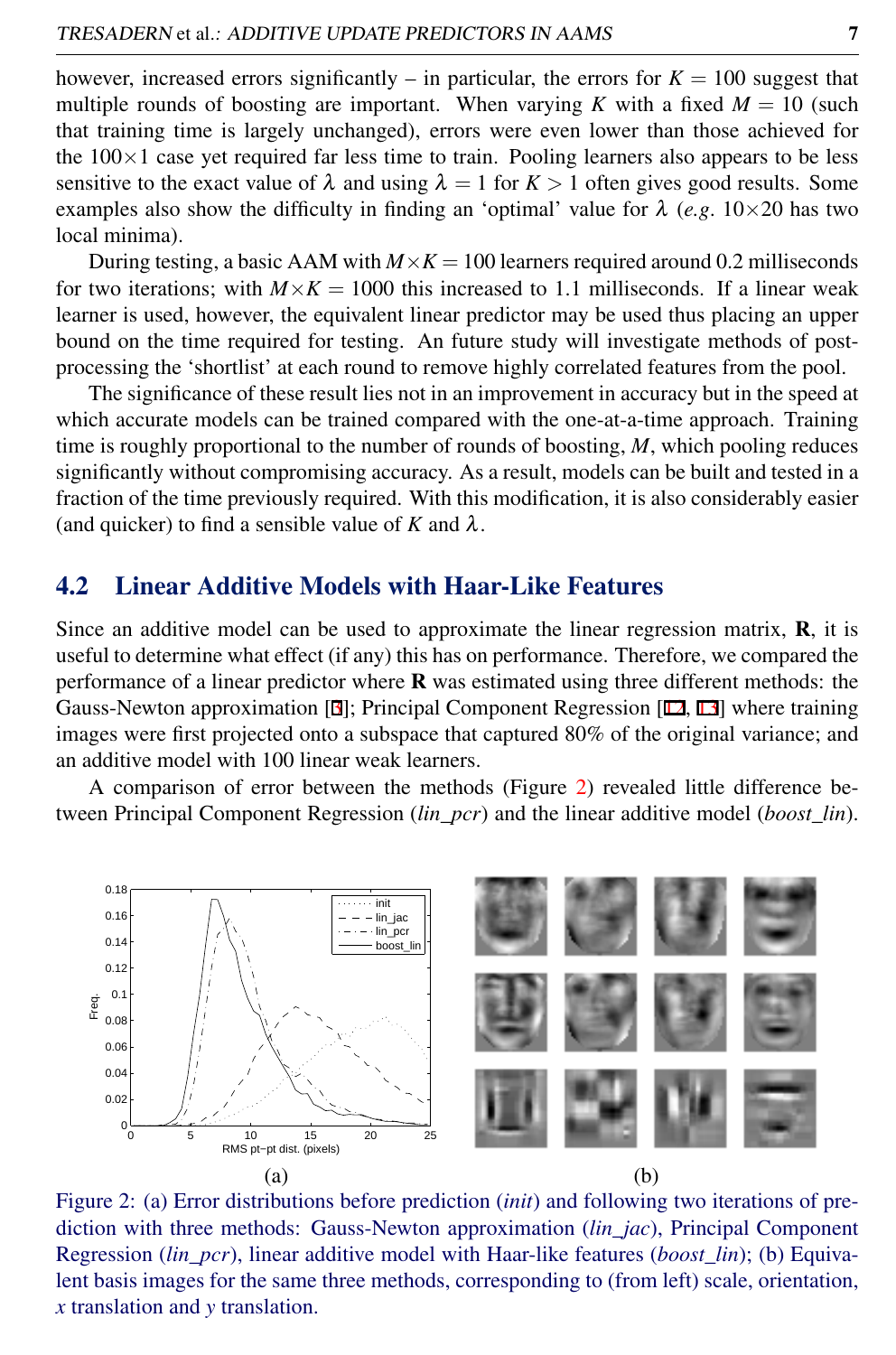For moderate perturbations, however, the Gauss-Newton approximation (*lin\_jac*) performed poorly compared with the other methods. We also see that the equivalent basis images (Figure [2\)](#page-6-0) are qualitatively similar. For example, those corresponding to orientation all exhibit a 'checkerboard' pattern and the linear additive model places more emphasis than the others on the regions of high gradient around the eyes and mouth for *y* translation.

This experiment suggests that an additive linear model could be used as a cheap approximation to a more complete linear solution, rather than the Gauss-Newton approximation that performs poorly. It also highlights more clearly the most important regions of the image when predicting parameter updates.

#### 4.3 Linear vs. Non-Linear Regression

Intuitively, non-linear predictors should perform better than linear predictors for large initial displacements where the linear relationship breaks down. To test this intuition, we compared the performance of the three linear predictors (*lin\_jac*, *lin\_pcr* and *boost\_lin*) with that of the non-linear predictor (*boost\_nonlin*) for initial displacements of increasing size. The results (Figure [3\)](#page-7-0) suggest that non-linear methods outperformed linear ones for large displacements but the benefit was lost when close to the solution. Again, there was only a small difference between the Principal Component Regression solution and the linear approximation from an additive model. The Gauss-Newton approximation performed worst for all displacements.

#### 4.4 Cross-Dataset Evaluation

Finally, we compared the performance of a basic AAM with that of an advanced AAM that used several recently proposed improvements. The 'baseline' AAM consisted of a single model of around  $G = 3000$  pixels, contained four pose parameters and 18 shape modes, and was fit to image data by updating parameters with a linear predictor estimated via Principal Component Regression. Four iterations were applied for each image.

The 'hybrid' AAM contained four models with 1000, 1000, 3000 and 3000 pixels, respectively. The four models included four pose parameters, and 0, 6, 12 and 18 shape modes so that those related to fine detail were predicted last, once the model was almost aligned. The first model updated parameters with an additive non-linear predictor whereas subsequent

<span id="page-7-0"></span>

Figure 3: Final RMS pt-pt errors for all four methods with respect to increasing initial displacement. Standard error bars are so small as to be almost invisible.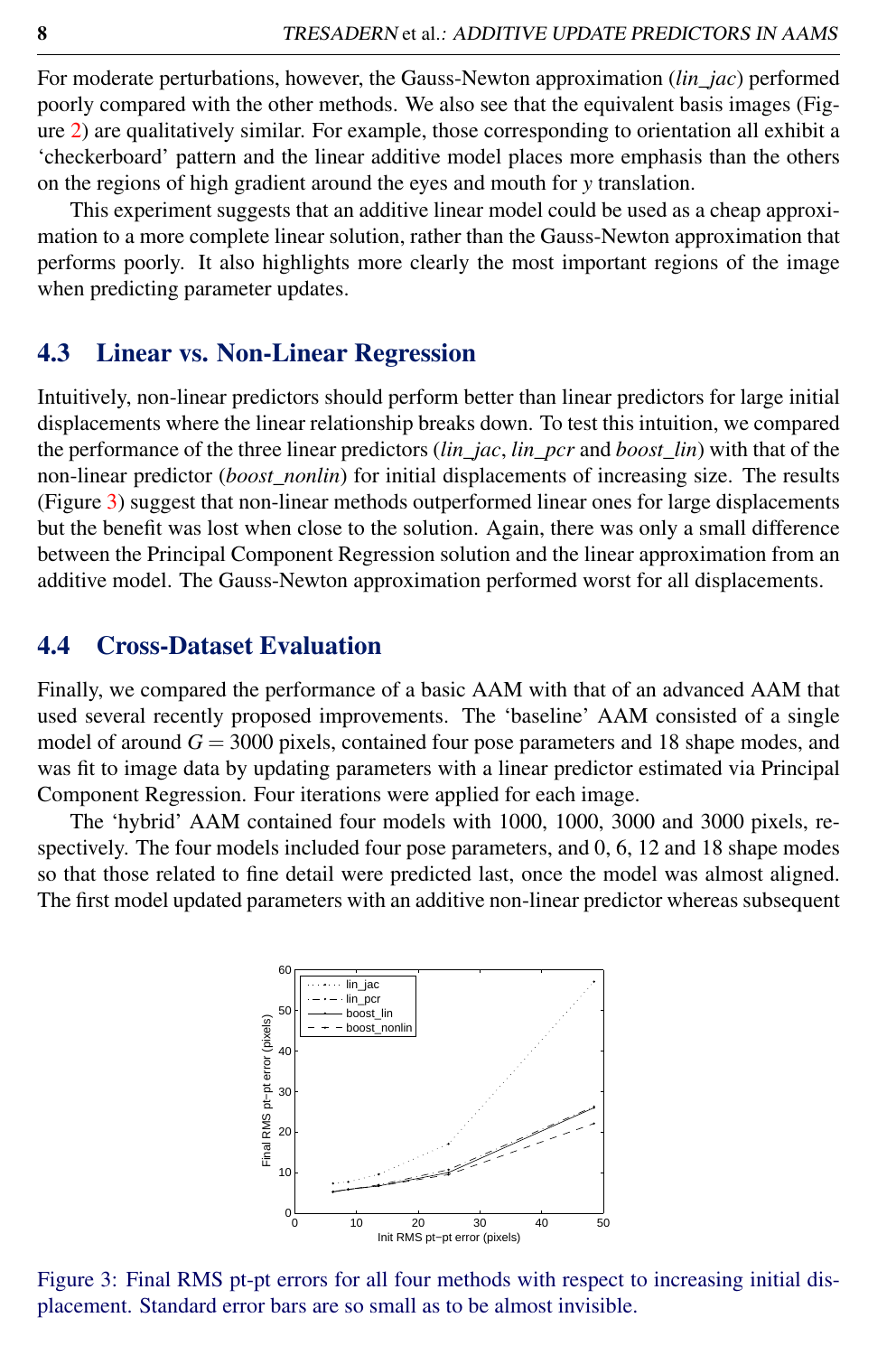

Figure 4: Distribution of RMS error when using the same dataset for training and testing.

<span id="page-8-0"></span>

<span id="page-8-1"></span>Figure 5: Distribution of RMS error when using different datasets for training and testing.

models used the additive linear model (Section [3\)](#page-3-1), each applied for one iteration. The models were also trained sequentially [22, 29]: for each model in the sequence, samples were drawn from the same generating distribution and updated with all preceding models that had already been trained. This ensured that the distribution of training examples for each model was representative of the uncertainty in the sequence of predictions up to that iteration.

In addition to the XM2VTS data, we trained and tested models with the BioID datasets. Training data for the BioID model consisted of two samples, randomly perturbed from ground truth parameter values, for images 0000-0749 (1500 in total); testing data contained 10 samples for each of the images 0750-1519 (7690 in total). Initial errors are smaller for the BioID experiments due to differences in scale between datasets (BioID faces are smaller).

The results for models that were trained and tested on the same dataset (Figure [4\)](#page-8-0) suggest that the standard AAM performs well but can be improved further using advances such as sequential training and non-linear regression at early stages. These cross-dataset experiments (Figure [5\)](#page-8-1), absent in many studies, suggest that the benefits of the 'hybrid' model may only apply for similar training and testing data. For example, the sequential training scheme [22] may fail for new datasets where the spread of predictions at one stage is greater than expected such that the following stage is inadequately trained. These experiments highlight the importance of cross-dataset evaluation.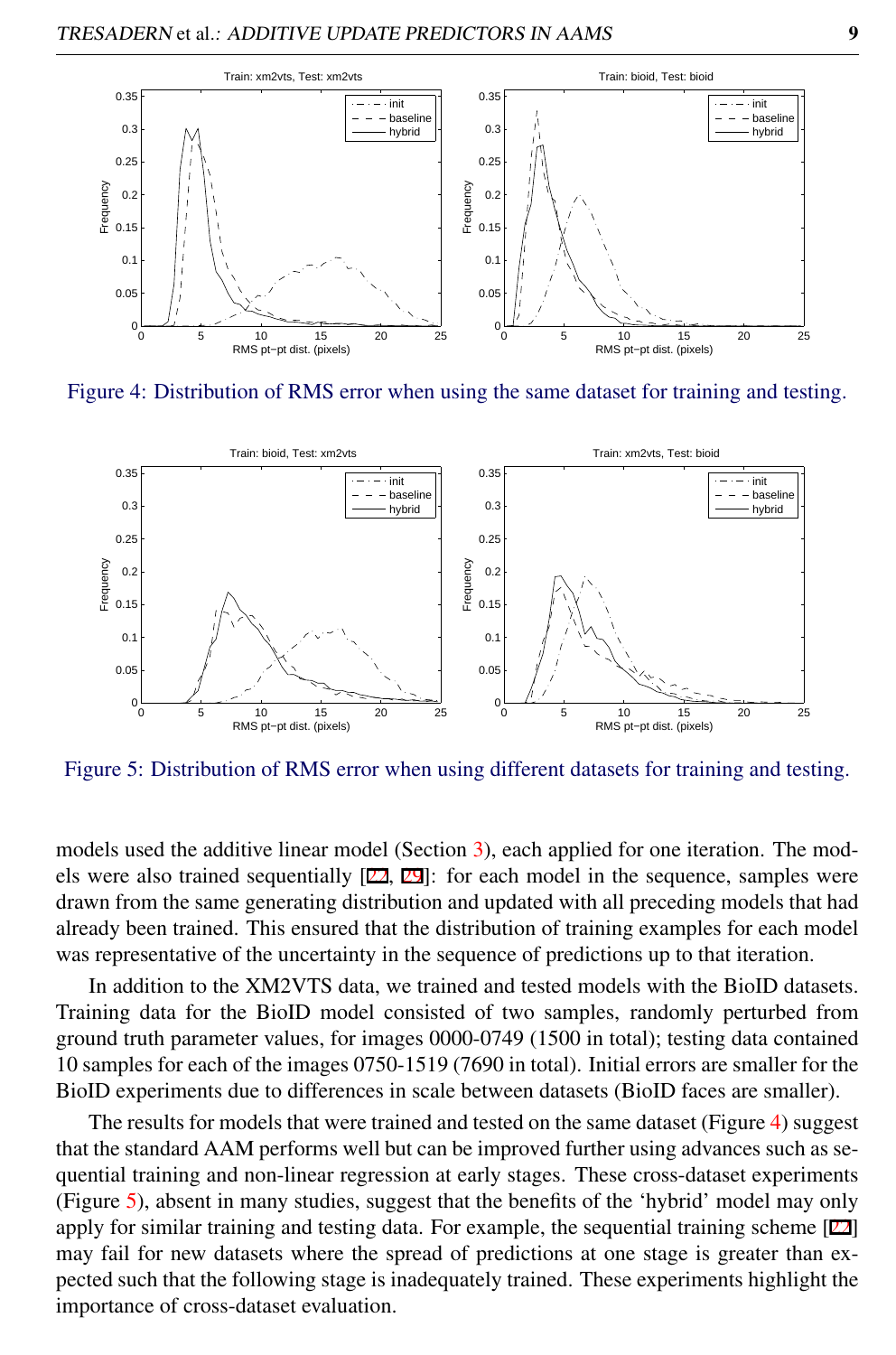# 5 Summary

Active Appearance Models have recently been improved to exploit the benefits of additive (boosted) regression models. This paper demonstrates that:

- Training additive models can be made substantially more efficient by pooling several weak learners at each round of boosting. This also appears to reduce the sensitivity to the shrinkage parameter,  $\lambda$ . In future work, we will investigate this property further with a view to evaluating its application on a wider scale.
- A linear predictor can be approximated via an additive linear model with potentially greater efficiency.
- Non-linear regressors are useful for avoiding local minima when far from the true solution; however, linear regressors are more appropriate when close to the true solution. Therefore, a hybrid approach that uses non-linear regression at first then switches to linear updates can offer benefits in performance.

# Acknowledgements

This work was supported by European Funded Project FP7-2007-ICT-1: Mobile Biometrics (MoBio).

# References

- [1] S. Baker and I. Matthews. Lucas-Kanade 20 years on : A unifying framework. part I : The quantity approximated, the warp update rule and the gradient descent approximation. *Int. J. Comput. Vis.*, 2004.
- [2] T. Cootes and C. J. Taylor. A mixture model for representing shape variation. *Image Vision Comput.*, 17(8):567–574, 1999.
- [3] T. Cootes, G. Edwards, and C. Taylor. Active appearance models. *IEEE Trans. Pattern Anal. Mach. Intell.*, 2001.
- [4] T. Cootes, G. Wheeler, K. Walker, and C. Taylor. View-based active appearance models. *Image Vision Comput.*, 2002.
- [5] T. F. Cootes, C. J. Taylor, D. H. Cooper, and J. Graham. Active shape models Their training and application. *Comput. Vis. Image Und.*, 61(1):38–59, January 1995.
- [6] T. F. Cootes, G. Edwards, and C. J. Taylor. A comparative evaluation of actuve appearance model algorithms. In *Proc. British Machine Vision Conf.*, 1998.
- [7] T. F. Cootes, G. J. Edwards, and C. J. Taylor. Active appearance models. In *Proc. European Conf. on Computer Vision*, 1998.
- [8] R. Donner, M. Reitner, G. Langs, P. Peloschek, and H. Bischof. Fast active appearance model search using canonical correlation analysis. *IEEE Trans. Pattern Anal. Mach. Intell.*, 28(10):1690–1694, October 2006.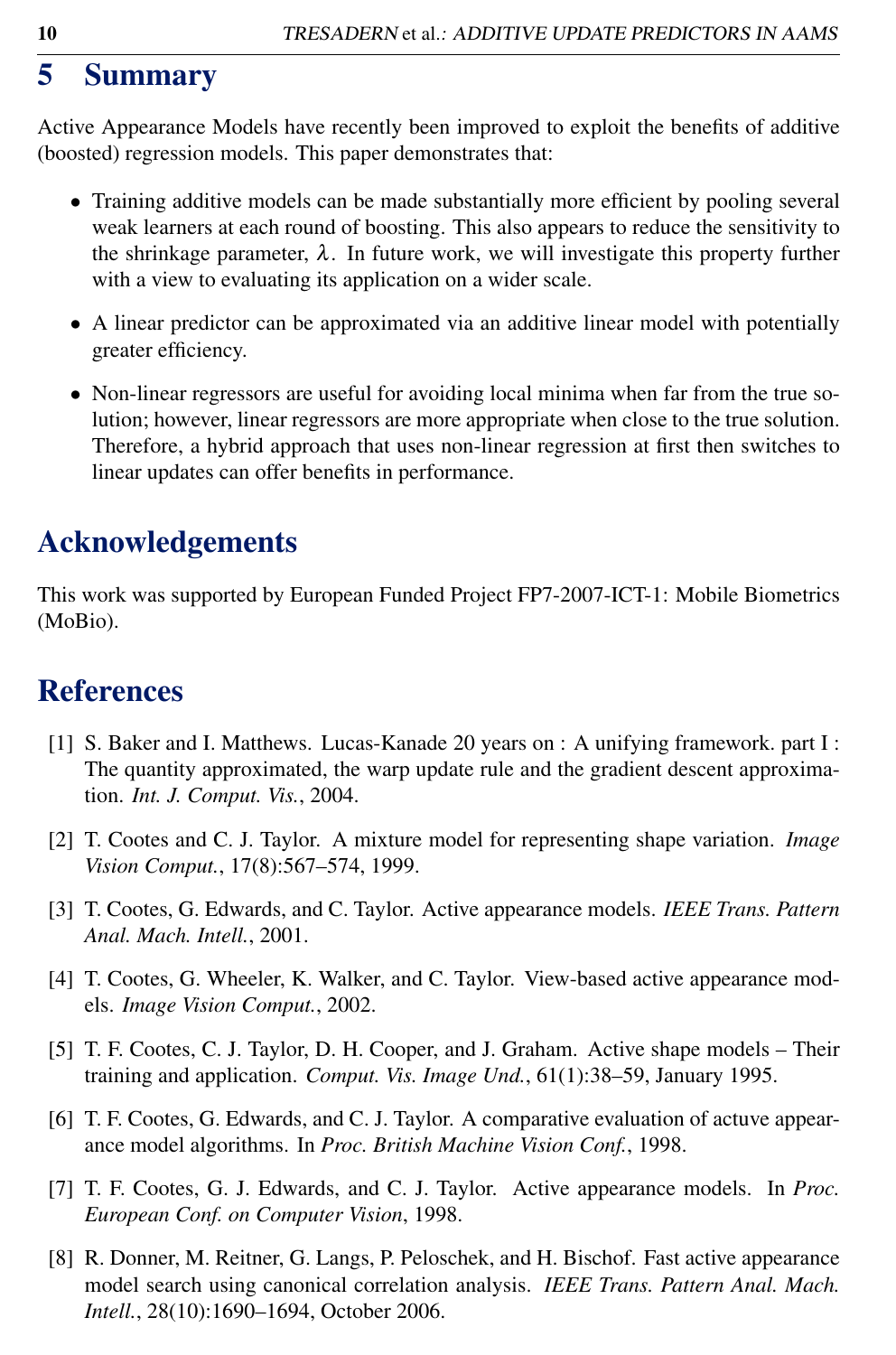- [9] G. J. Edwards, C. J. Taylor, and T. F. Cootes. Interpreting face images using active appearance models. In *Proc. IEEE Int'l Conf. on Automatic Face and Gesture Recognition*, 1998.
- [10] J. H. Friedman. Greedy function approximation: A gradient boosting machine. *Annals of Statistics*, 29(5):1189–1232, 2001.
- [11] X. Gao, Y. Su, X. Li, and D. Tao. A review of active appearance models. *IEEE Trans. Syst., Man, Cybern. C, Appl. Rev.*, 40(2):145–158, March 2010.
- [12] T. Hastie, R. Tibshirani, and J. Friedman. *The Elements of Statistical Learning*. Springer, 2009.
- [13] X. Hou, S. Z. Li, H. Zhang, and Q. Cheng. Direct appearance models. In *Proc. IEEE Conf. on Comp. Vis. and Patt. Recog.*, 2001.
- [14] M. J. Jones and T. Poggio. Multidimensional morphable models: A framework for representing and matching object classes. *Int. J. Comput. Vis.*, 2(29):107–131, 1998.
- [15] M. Kirby and L. Sirovich. Application of the Karhunen-Loève procedure for the characterization of human faces. *IEEE Trans. Pattern Anal. Mach. Intell.*, 12(1):103–108, January 1990.
- [16] H.-S. Lee and D. Kim. Tensor-based active appearance model. *IEEE Sig. Proc. Lett.*, 15:565–568, 2008.
- [17] X. Liu. Discriminative face alignment. *IEEE Trans. Pattern Anal. Mach. Intell.*, 31 (11):1941–1954, November 2009.
- [18] I. Matthews and S. Baker. Active appearance models revisited. *Int. J. Comput. Vis.*, 26 (10):135–164, October 2004.
- [19] I. Matthews, J. Xiao, and S. Baker. 2D vs. 3D deformable face models: Representational power, construction, and real-time fitting. *Int. J. Comput. Vis.*, 75(1):93–113, October 2007.
- [20] S. Romdhani, S. Gong, and A. Psarrou. A multi-view nonlinear active shape model using kernal PCA. In *Proc. British Machine Vision Conf.*, 1999.
- [21] J. Saragih and R. Goecke. A nonlinear discriminative approach to AAM fitting. In *Proc. IEEE Int'l Conf. on Comp. Vis.*, 2007.
- [22] J. Saragih and R. Goecke. Learning AAM fitting through simulation. *Pattern Recogn.*, 42(11):2628–2636, November 2009.
- [23] M. Turk and A. Pentland. Eigenfaces for recognition. *J. Comput. Neurosci.*, 3(1): 71–86, 1991.
- [24] P. Viola and M. J. Jones. Robust real-time face detection. *Int. J. Comput. Vis.*, 57(2): 137–154, May 2004.
- [25] O. Williams, A. Blake, and R. Cipolla. Sparse Bayesian learning for efficient visual tracking. *IEEE Trans. Pattern Anal. Mach. Intell.*, 27(8):1292–1304, August 2005.